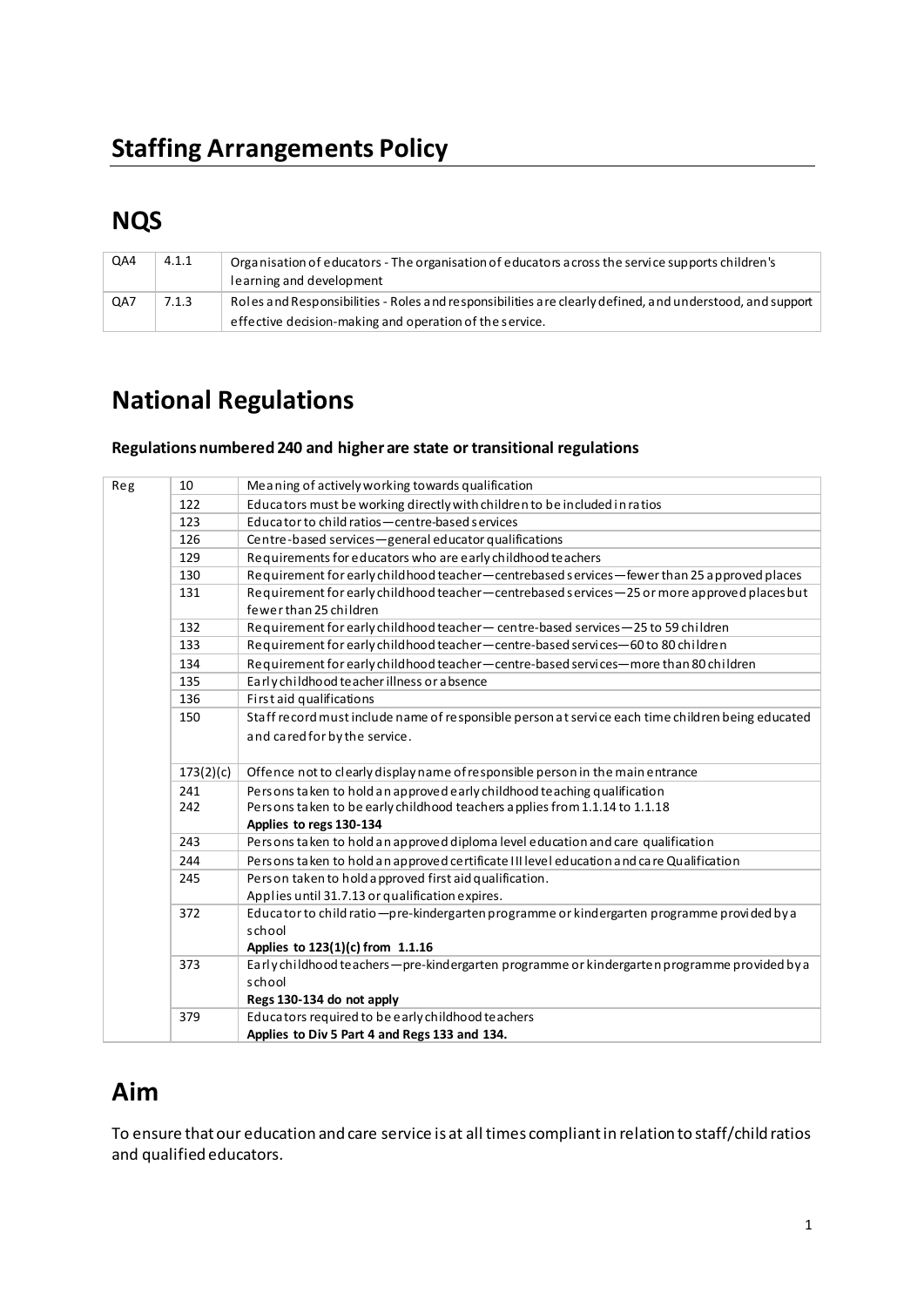### **Related Policies**

Excursion Policy Transportation policy Child Protection Policy Continuity of Education and Care Policy Educator and Management Policy National Quality Framework Policy

## **Who is affected by this policy?**

Children Families Educators Management

### **Implementation**

Our service will maintain compliance to the following:

- Our service will nominate a qualified and experienced educator, co-ordinator or other individual as the service's Educational Leader. This person is responsible to lead the development and implementation of the service's educational programs.
- Our service will ensure that any educator that is under eighteen years of age does not work alone at the service and is supervised at all times by an educator who is over eighteen.
- We will only include educators in the educators to child ratio who are working directly with the children.

Our service will maintain compliance to the following in relation to the everyday practicalities of service's operations:

- Educators' rostering and routines will at all times make sure enough educators are available for the adequate supervision of children.
- Supervising educators give their attention to the children and not to any other duties.
- At no time will students or volunteers be included in the ratio of adults supervising children.
- A nominated supervisor or certified supervisor will be on the premises at all times when children are being educated or cared for.
- There will be more than one educator present when children are in attendance. No child will at any time be in the care of a sole educator.
- Students and volunteers will never be left alone with a child or a group of children.
- In any emergency situation where adequate supervision of children is threatened, any educators on a meal-break in the Service must be prepared to return to duty to supply adequate supervision. The Approved Provider will employ relief staff to cover meal breaks if educators begin to be regularly recalled
- The Approved Provider or Nominated Supervisor will ensure that regulations in relation to the supervision of children are adhered to.
- Educators supervising outdoors, should position themselves to see as much of the play area as possible.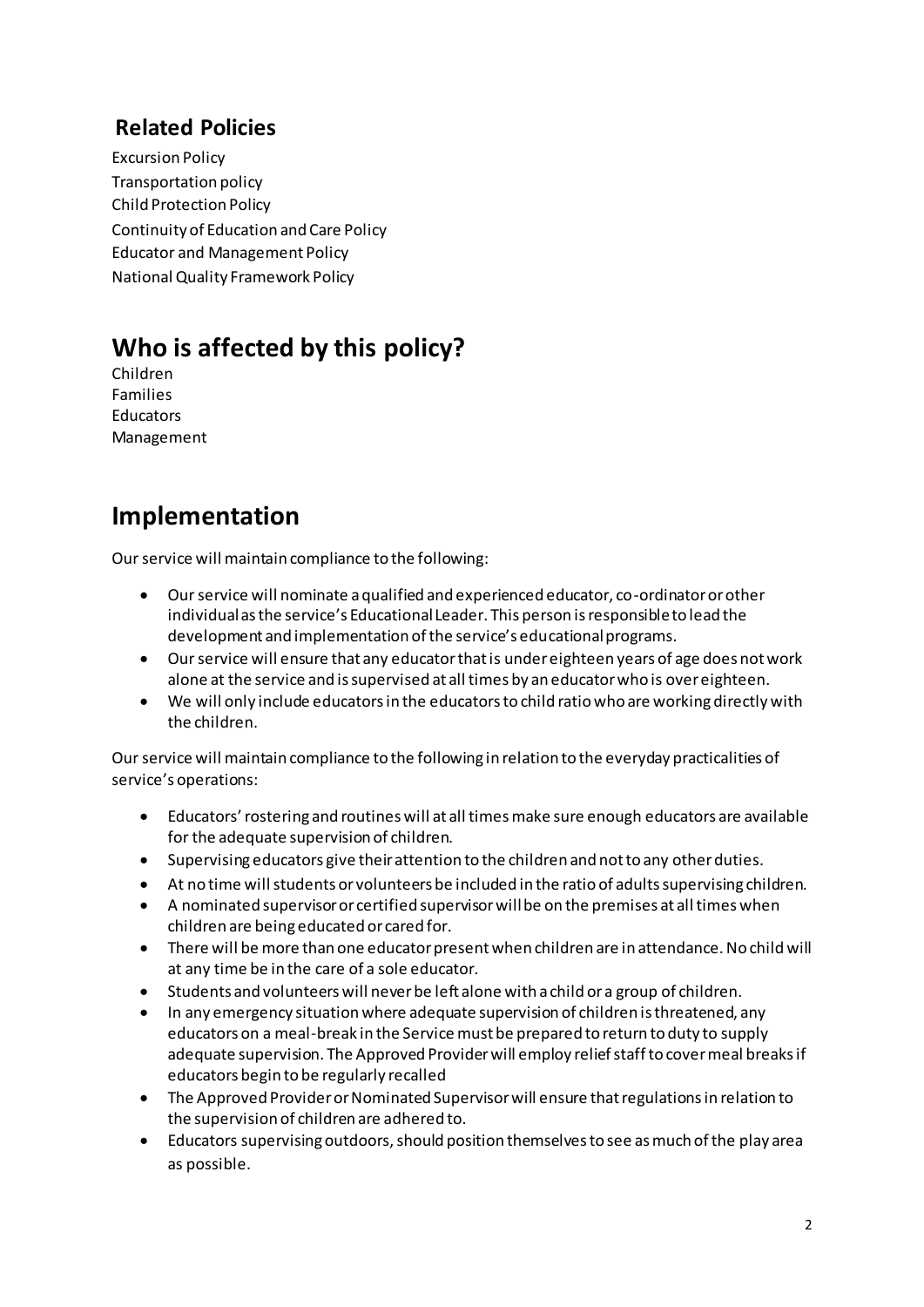- One educator should be positioned close to the climbing frame as often as possible.
- Any water activity should be closely supervised by one educator at all times.
- Except for necessary discussions or concerns regarding children or matters relating to the Centre, educators will not congregate together outside.
- When children are resting or sleeping they will be supervised.
- During hand washing and/or toilet times children will be supervised in the bathroom area.
- Toddlers and children undergoing toilet training will not be left unsupervised in the bathroom.
- No child is to be left unattended at the table when eating.
- Rosters will be designed and implemented to ensure that children receive continuity of care.
- Our service will, when possible and to the best of our ability, make use of a regular pool of relief educators.

#### **Supervision of Services**

Our service will have at least one "responsible person" present at all times when caring for and educating children. A responsible person is:

- an approved provider
- a nominated supervisor
- a certified supervisor who is in charge of the daily running of the service.

The name of the responsible person will be clearly displayed in the main entrance of the Service.

If the responsible person needs to change (for example the current person needs to leave the Service), he or she will "hand over" responsibility for the role to another eligible person at the Service. Both the old and new responsible person will communicate directly and ensure the name of the responsible person displayed at the Service correctly reflects who currently holds the position.

If more than one person at our service is a "responsible person", we may develop a roster to rotate the role.

All educators and staff members will ensure that children are adequately supervised at all times, and that they can respond immediately to any child that is distressed, in need of assistance or support or in a dangerous situation. This includes during transition periods throughout the day when children may, for example, be changing rooms or groups, moving between outdoor and indoor environments, arriving or leaving the service, moving from service vehicles to the service premises, leaving or returning from excursions, moving to meal areas, washing their hands, or using the toilet or nappy change facilities. To achieve this outcome educators will be alert, aware and in sight and sound of all children for whom they are responsible. They will also actively engage with children and not stand back and watch.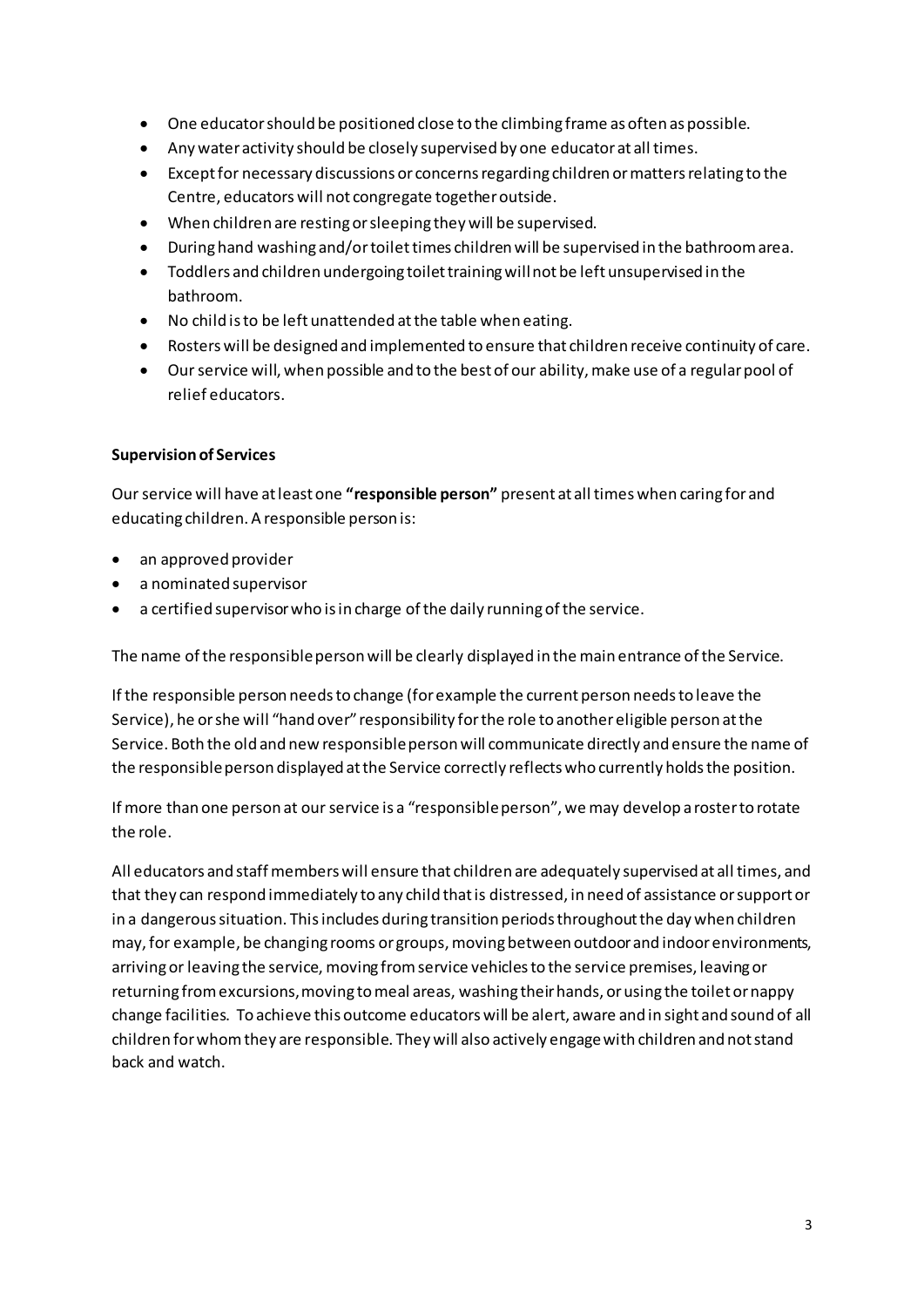To ensure all children are accounted for during transitions between environments or rooms, Room Leaders will ensure a copy of the daily sign in sheet or similar record is used to check that all children under educators' supervision have made the transition.

There may also be times when minimum ratio requirements are not sufficient to ensure children are adequately supervised. On these occasions the Nominated Supervisor or certified supervisor will assess the situation and when necessary ensure there are extra adults present to ensure children's health, safety and wellbeing.

Issues affecting the adequacy of supervision include:

- the number, ages and abilities of children
- the number and positioning of educators
- each child's current activity
- areas where children are playing, in particular the visibility and accessibility of these area
- risks in the environment and experiences provided to children
- $\bullet$  the educators' knowledge of each child and each group of children
- the experience, knowledge and skill of each educator.

Educators will ensure team members know when they leave the room or area, or finish their shift, and are aware of any particular issues that may require additional oversight of children. They will do this verbally and there must be acknowledgement by the other educator prior to leaving the environment. The register of educators working with children will be completed if the educator is leaving for any length of time.

#### **Relevant Definitions**

Kindergarten Programme

• An educational programme the content and implementation of which are designed for children in the first year of their pre-compulsory education period.

Pre-Kindergarten Programme

• An education programme provided by a school for children aged 36 months and over before the pre-compulsory education period within the meaning of the School Education Act 1999 of Western Australian.

#### **Educator to Child Ratios**

Our educator to child ratios will always meet the minimum requirements as stated below. Note the numbers of children referred to in this section does not include children being cared for in an emergency for no more than two consecutive days the service operates. An emergency means a serious and unexpected short term care emergency that requires a child to be provided with immediate education and care.

For all **other centre-based services** for children preschool age or under:

- For children aged from birth to 24 months, 1 educator to 4 children.
- For children aged over 24 months but less than 36 months, 1 educator to 5 children.
- For children aged over 36 months or over, 1 educator to 10 children.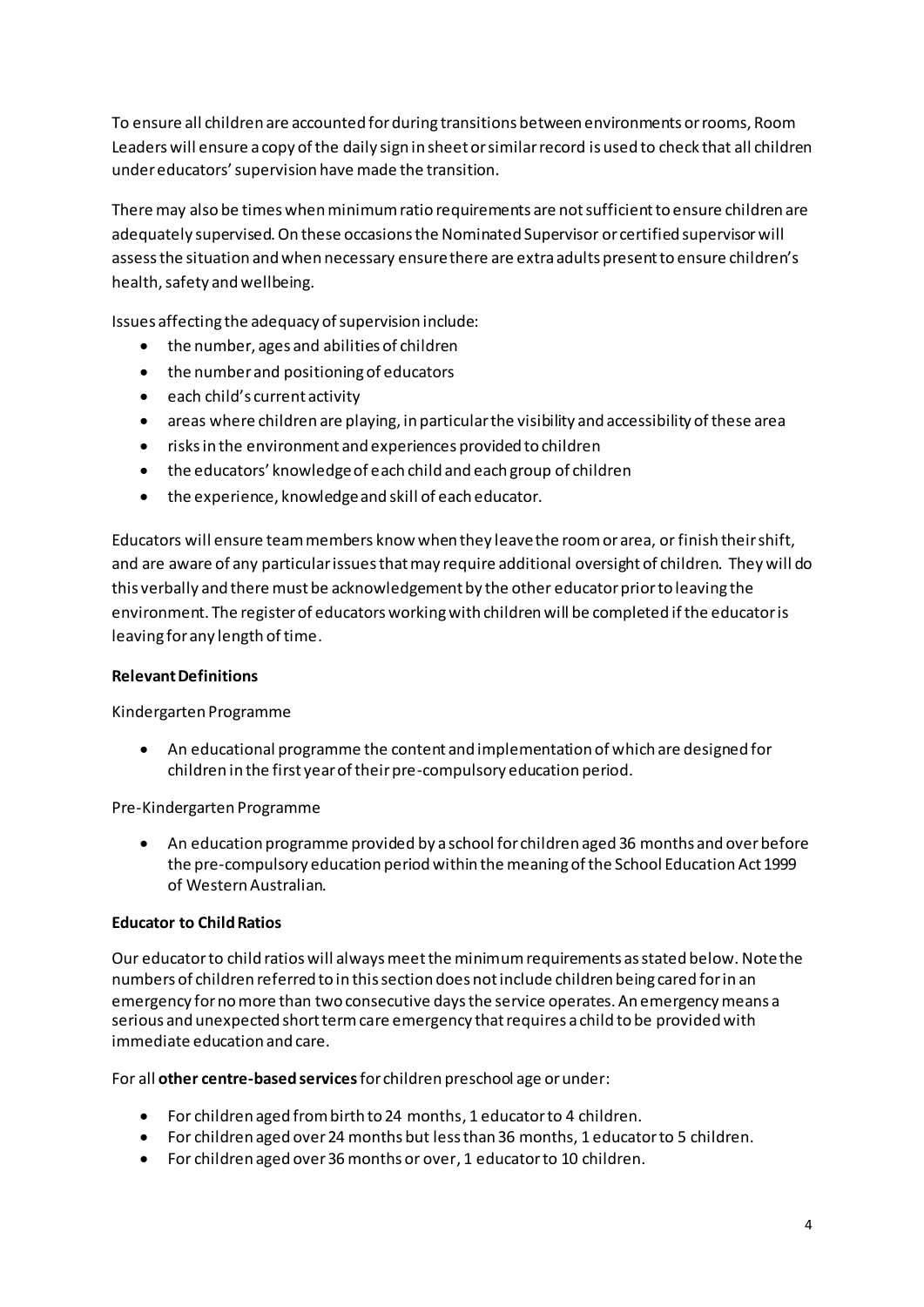The Approved Provider or Nominated Supervisor may approve a child being treated up to 6 months older or 6 months younger than the child's actual age if satisfied on reasonable grounds that this is developmentally appropriate for the child and the parent has agreed and signed a record of the decision.

If children being educated and cared for at the service are of mixed ages the mini mum number of educators for the children must meet the requirements above at all times. This can be done after considering the total number of children being cared for at the service and the educator to child ratio required for each age range. If the number of children being cared for in a particular age range is less than that allowed in the educator to child ratio, that educator has the capacity to work directly with another child in an older age bracket. For example if the service is only caring for 3 children under 24 months, but 6 children in the next age bracket, one of the 6 children can be allocated to the educator caring for the younger children. This leaves 5 children for the educator in the older age bracket to care for, and this meets the ratio requirements. Ratio requirements must always be met for younger children before allocating educators to older age brackets.

- When an early childhood teacher (ECT) is required to be in attendance at the service as per the licensed places of our service, the ECT is counted as an educator at the service for the purposes of this regulation.
	- If the service is required to have access to an ECT for a period of time as per the licensed places, the ECT must be added to the minimum number of educators required for that service for that period.

#### **Educator to child ratios during short absences**

Services will not be in breach of ratio requirements while an educator is on a short absence if the educator:

- is absent for 30 minutes or less in total per day and
- is at the premises and immediately available to provide education and care for children during each absence.

#### **Rostering**

The Approved Provider and Nominated Supervisor will comply with award requirements in relation to rostering. The Centre Manager will:

- post or display a staff roster where it can be easily accessed by all employees
- discuss any potential changes to the roster with affected staff members first, and consider their views about the impact of changes
- only change an employee's rostered hours if:
	- the employee agrees to the change or
	- they give the employee seven days notice

This does not apply in an emergency where there is an imminent or severe risk to people at the service or the service premises need to be locked down. An emergency does not include a parent being late to collect a child.

The Nominated Supervisor will adhere to the Service's Code of Conduct at all times while negotiating roster changes with staff.

Where the employee's roster is changed without seven days notice, they will be paid overtime on the changed hours until seven days have passed from the date notice of the changed roster was given.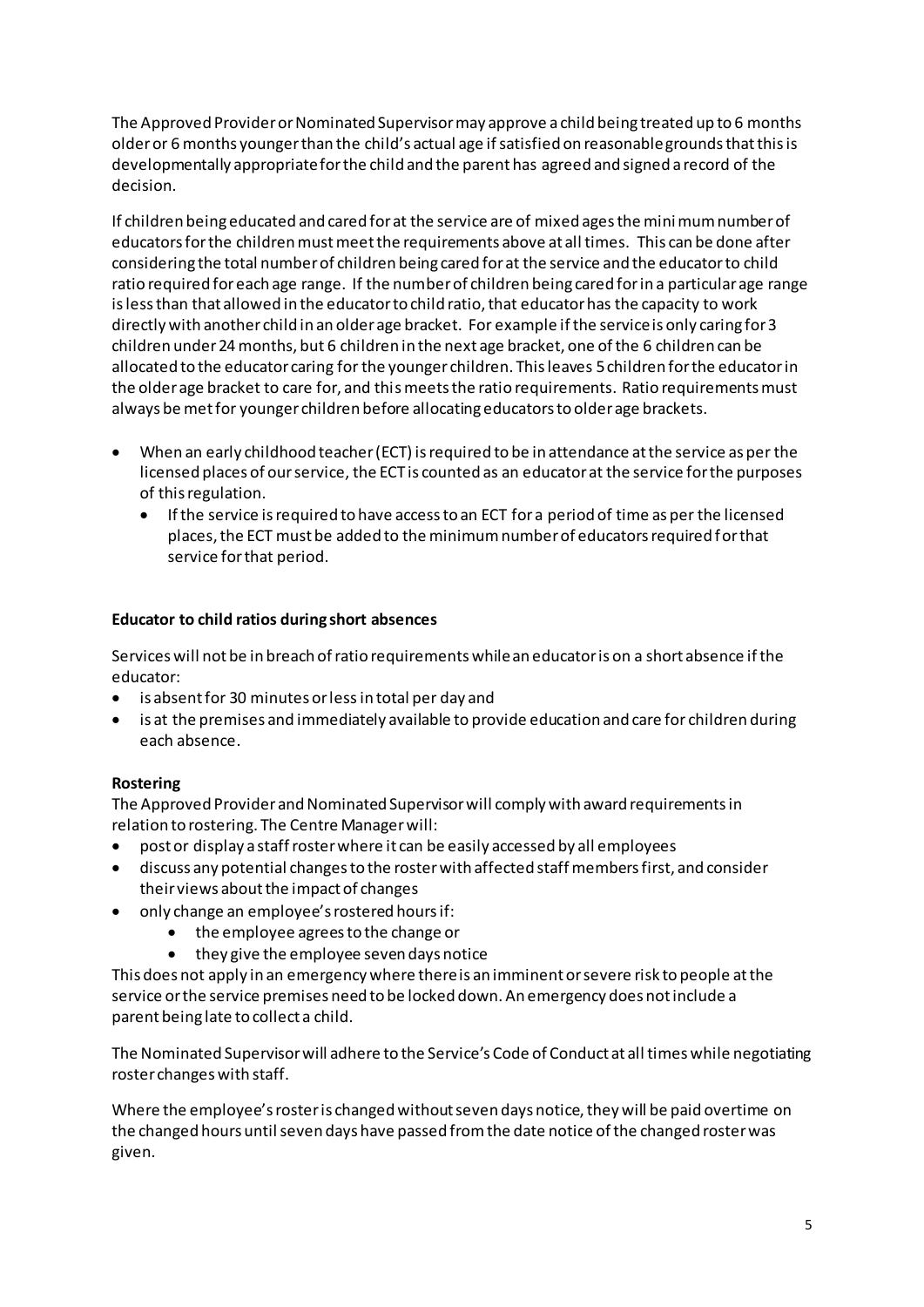The Nominated Supervisor and the employee may agree to waive or shorten the seven day notice period. This agreement must be recorded in writing and form part of the time and wages records.

An employee may be transferred from one location to another within their rostered hours, and will be paid for the time taken to travel from one location to the other. Where an employee is required to permanently transfer to another location (other than by mutual agreement), they must be given seven days notice of the change or paid at the overtime rate until seven days have passed from the date notice was given.

#### **Educator Qualifications**

- At least 50% of the educators who are required to meet the relevant educator to child ratios for the service must have or be actively working towards at least an approved diploma level education and care qualification.
- All other educators required to meet the relevant educator to child ratios for the service must have or be actively working towards at least an approved certificate III level education and care qualification. However, the following exception applies:
	- The Certificate III qualification requirements don't apply to an educator who has been employed on probation for up to 3 months at one or more centres operated by the Approved Provider.

To be actively working towards a qualification, a person must be enrolled in the course and provide written evidence that they:

- have commenced the course
- are making satisfactory progress
- meet the requirements to maintain enrolment .

If they are working towards a diploma qualification, they must also hold an approved Certification III qualification or have completed approved Certificate III units or have completed 30% of the units in an approved ECT qualification.

If an ECT is required to be in attendance at the service, the ECT (including an ECT covering the position because of illness or leave) is counted as meeting the Diploma qualification.

#### **Approved Diploma Qualification**

A person is taken to hold an approved Diploma level education and care qualification if:

- they hold an approved qualification or former qualification as published on <http://www.acecqa.gov.au/qualifications/> or
- if immediately before 1 August 2012, they were recognised under the former education and care services law of any participating jurisdiction as a Diploma level educator and employed or engaged in a declared approved service .

#### **Approved Certificate III Qualification**

A person is taken to hold an approved Certificate III level education and care qualification if immediately before 1 August 2012:

• Was recognised under the former education and care services law of any participating jurisdiction as certificate III level educator and employed or engaged in a declared approved service or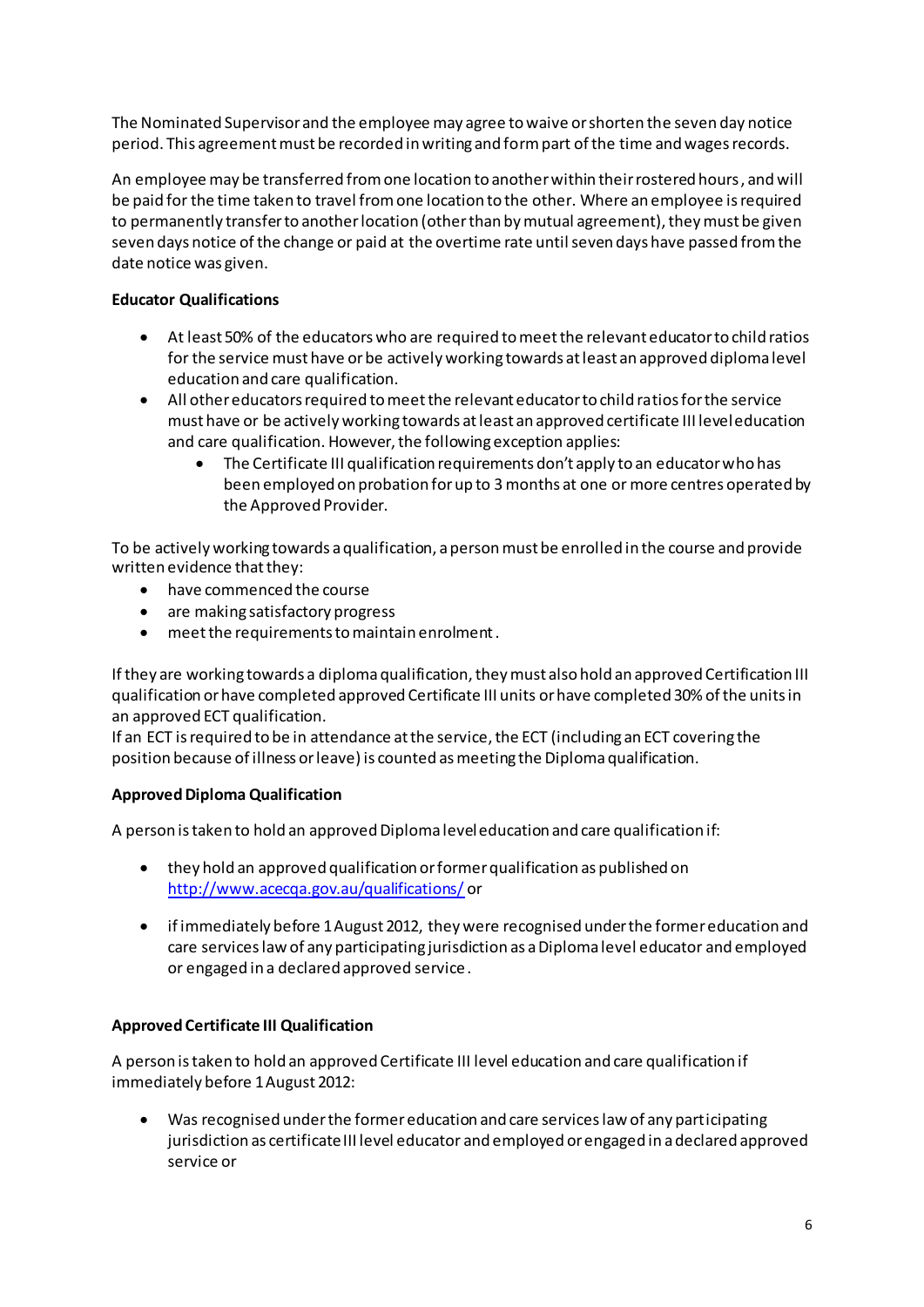• Held an otherwise approved qualification or former as published on <http://www.acecqa.gov.au/qualifications/>

#### **Early Childhood Teacher (ECT)**

Note the numbers of children referred to in this section does not include children being cared for in an emergency for no more than two consecutive days the service operates. See "Educator to Child Ratios" heading for definition of emergency.

Centre based services other than pre-kindergarten programmes or a kindergarten programme provided by a school**:** 

For services licensed for **fewer than 25 approved places**:

- The service must have an ECT working with the service for at least 20% of the time the service provides education and care.
- In order to comply with this, the ECT may be working with the service by means of information communication technology such as videoconferencing, phone or skype
- This can be calculated on a quarterly basis.

For **service licensed for 25 or more children but caring for fewer than 25 children**, the service must meet the above during any period that it is educating fewer than 25 children. In line with this, any period that an ECT is in attendance at the service may be counted towards the 20% timing of the period of access for under 25 children.

For services licensed for **25 or more children but fewer than 60 children** on any given day The service must have an ECT in attendance:

- for at least 6 hours on that day if the service operates 50 or more hours a week or
- for at least 60% of the time that the service is open on that day if the service operates for under 50 hours per week.

For services licensed for **60 or more children but not more than 80 children** on any given day the service must have an ECT in attendance:

- for at least 6 hours on that day if the service operates for 50 or more hours a week or
- for 60% of the time that the service is open on that day if the service operates for under 50 hours per week and
- **by 1 January 2020** the service must have a second ECT in attendance:
	- $\circ$  for at least 3 hours on that day if the service operates for 50 hours or more a week or
	- o for 30% of the time that the service is open on that day if the service operates under 50 hours a week.

For services licensed for **more than 80 children** on any given day the service must have an ECT in attendance:

- for at least 6 hours on that day if the service operates 50 or more hours a week or
- for 60% of the time that the service is open on that day if the service operates for under 50 hours per week and
- **By 1 January 2020,** the service must have a second ECT in attendance:
	- $\circ$  for at least 6 hours on that day if the service operates 50 or more hours a week or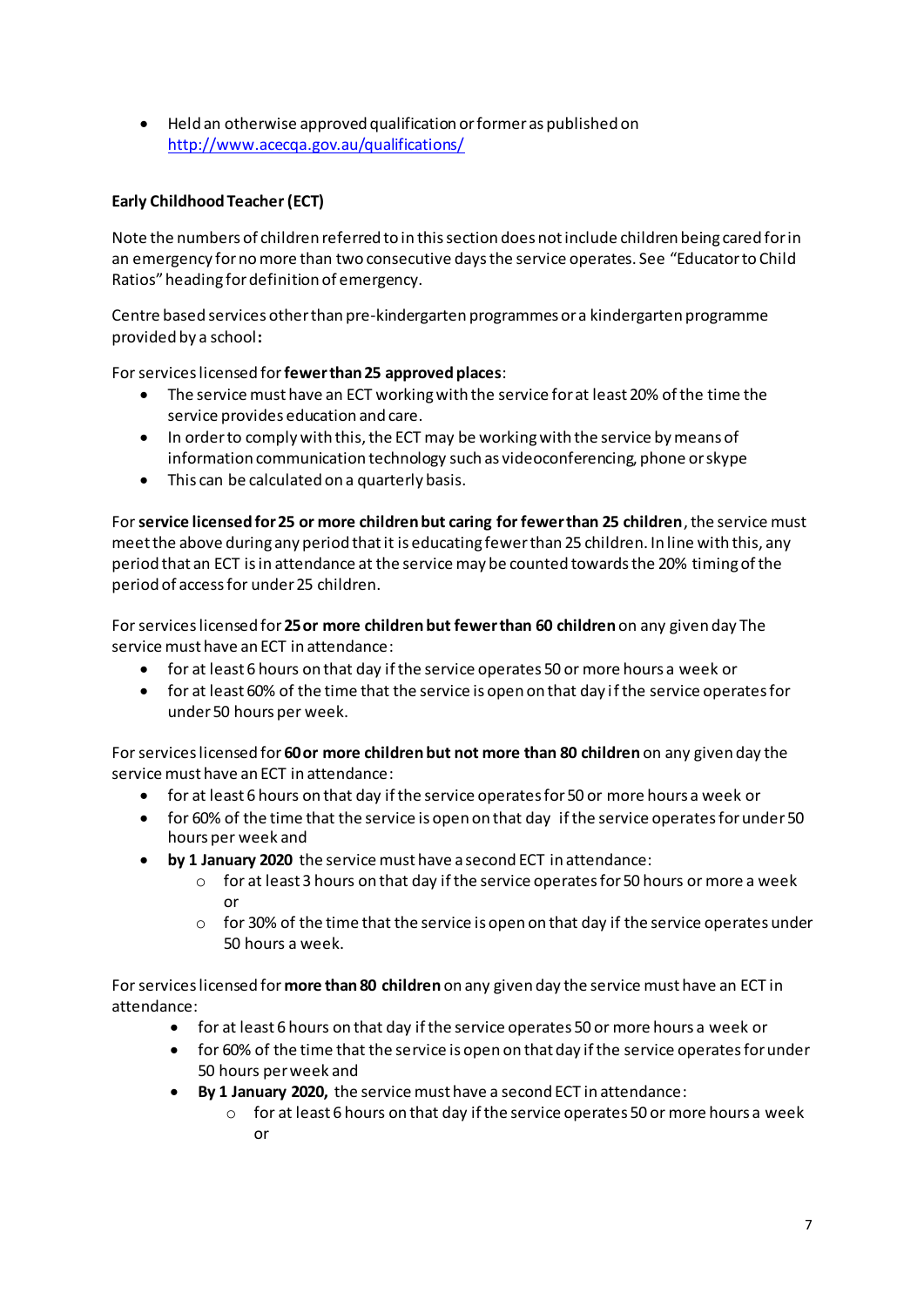o for 60% of the time that the service is open on that day if the service operates for under 50 hours per week.

If an ECT is absent because of short-term illness or leave, we may cover their absence with a person who holds an approved Diploma level qualification or a qualification in primary teaching if the period of absence does not exceed 60 days in any 12 month period.

#### **Approved ECT qualifications:**

- an approved qualification that is published o[n http://www.acecqa.gov.au/qualifications/](http://www.acecqa.gov.au/qualifications/)
- the educator holds a qualification that is published in the list of former qualifications on <http://www.acecqa.gov.au/qualifications/> - the educator was recognised as an ECT under the former law of any participating jurisdiction, or for the purposes of a preschool funding program and was employed or engaged in a declared approved service as an ECT.
- the educator was registered as an ECT in accordance with the requirements of another jurisdiction. This does not apply if the educator was working towards an ECT qualification.
- If immediately before 1 August 2012, the educator was recognised as an ECT because they were enrolled in a course published o[n http://www.acecqa.gov.au/qualifications/](http://www.acecqa.gov.au/qualifications/) in the list of former qualifications, the educator is taken to hold an approved ECT qualification when they complete the course.
- If immediately before 1 August 2012, the recognition, registration, accreditation or qualification as an ECT was subject to any restrictions, the person is taken to be an ECT with the same restrictions.
- In some cases, educators who were registered as teachers in other States or jurisdictions hold an approved qualification. These are listed in regulation 241 and on the national regulator's website [www.acecqa.gov.au/qualifications](http://www.acecqa.gov.au/qualifications).
- From 1 January 2014 to 1 January 2020, an educator who has completed at least 50% of a relevant qualification that would enable them to be qualified as an ECT and is actively working towards the completion of the qualification or holds an approved diploma level education and care qualification can be counted as an ECT.

#### **Other Educators Qualifications:**

#### **First Aid Qualifications**

The Approved Provider or Nominated Supervisor will ensure that at least one educator, staff member or Nominated Supervisor present at the service:

- holds a current approved first aid qualification
- has undertaken current approved anaphylaxis management training and
- has undertaken current approved emergency asthma management training.

An educator is taken to hold an approved first aid qualification or training if:

• the educator holds an approved qualification or training as published on <http://www.acecqa.gov.au/qualifications/>